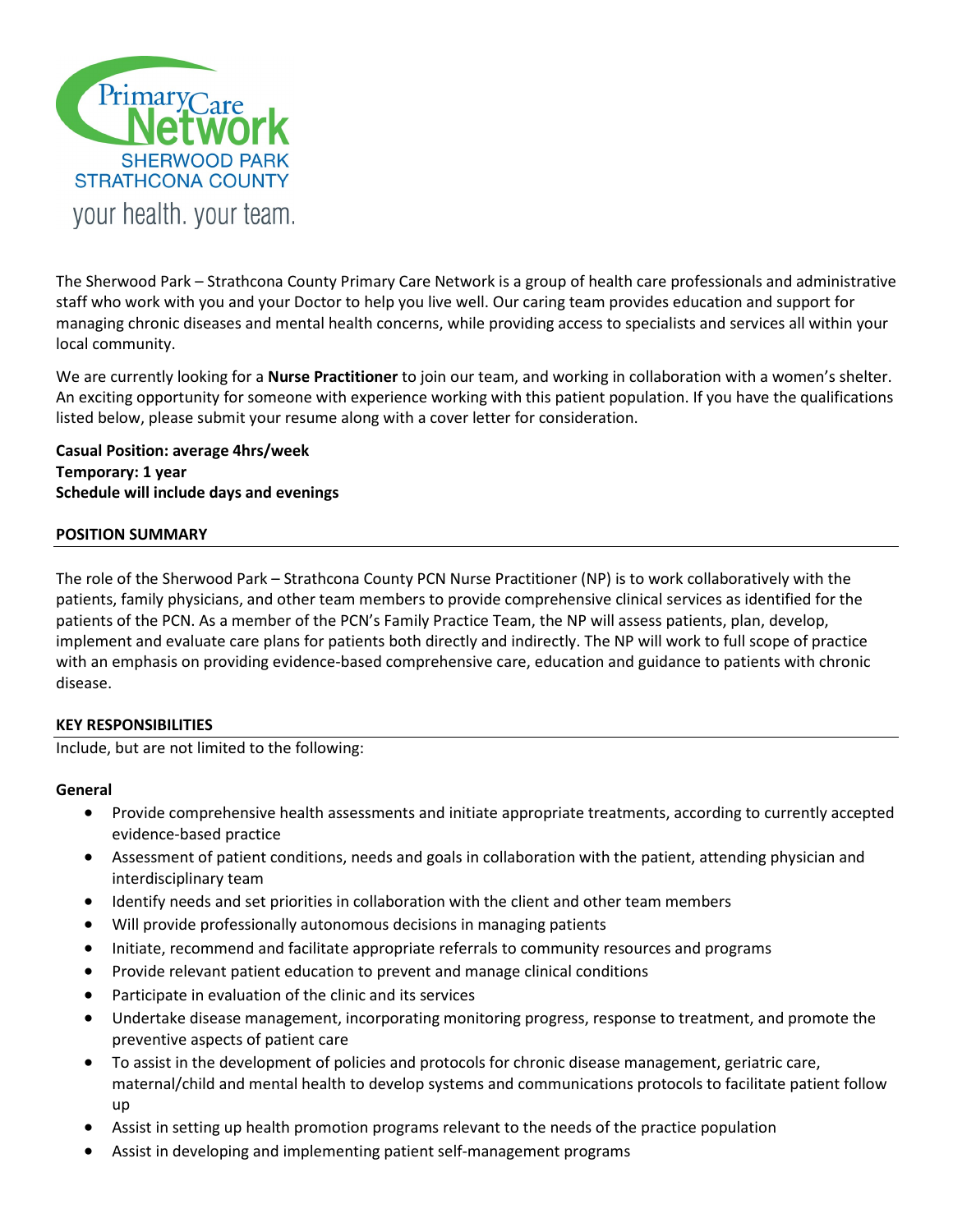- Assist in the implementation of strategies for improving the quality and provision of care for the practice population
- Any other duties that may be reasonably required for the success of the PCN
- Experience in establishing protocols for program startups, especially developing plans and priorities when workload varies

## **EDUCATION & EXPERIENCE**

- Master's or equivalent in Nursing with a focus on advanced clinical practice
- Three (3) years or more of related experience
- Nurse Practitioner, currently enrolled with CARNA extended practice roster. In accordance with the Health Professions Act the NP must clearly identify to the PCN any work restrictions to the NP's license
- CARNA places three restrictions on a NPs license to work with one of three patient populations, adult, pediatric or family-all ages. When a NP is hired to work for the PCN they will be hired with the knowledge of the above restrictions in population of practice. If the PCN requires a change in the population of practice the appropriate education and experience will be provided to the NP in accordance with CARNA regulations and approval
- Advanced skills in caring for patients with chronic, complex, and/or specialized needs

### **SKILLS & ABILITIES**

- Strong, effective written and oral communication skills, high level of perceptiveness
- Critical thinking skills
- Basic computer skills in MS Word and email
- Experience in electronic medical records systems
- Perform comprehensive health assessments and initiate appropriate treatments, according to currently accepted evidence-based practice
- To provide expert clinical care in managing the healthcare needs of patients/clients. The NP works from an extensive, multi-faceted base, integrating clinical, research, education and leadership roles into the provision of care. The NP exercises critical, complex clinical decision-making skills and directs patient/client care to ensure continuity across the healthcare continuum
- The NP understands that their decisions/actions have serious implications on patient/client health outcomes if errors are made. The NP practices within the governance of their regulatory organization and acknowledges the understanding of those regulations
- Will perform comprehensive assessment, diagnosis (including the ordering and interpretation of tests), intervention (including the prescribing of medications), management, referrals and evaluation of patient/client care across the continuum of health care services
- Initiative, accountability, decision-making, interpersonal, and communication skills
- Ability work in a dynamic environment that requires flexibility and balancing of competing priorities
- Experience working in a team setting with other health professionals

## **Professional Development**

- Responsible for maintaining continuing competencies through ongoing professional development including participation in education programs, research and continuous quality activities
- Adhere to the Canadian Nurses Association (CAN) Code of Ethics for Registered Nurses
- Provide restricted activities and care within the full scope of practice as defined under the Health Professions Act (HPA)
- Responsible and accountable for their nursing practice and for ensuring that their registration is current, valid and entered on the NP roster under the HPA